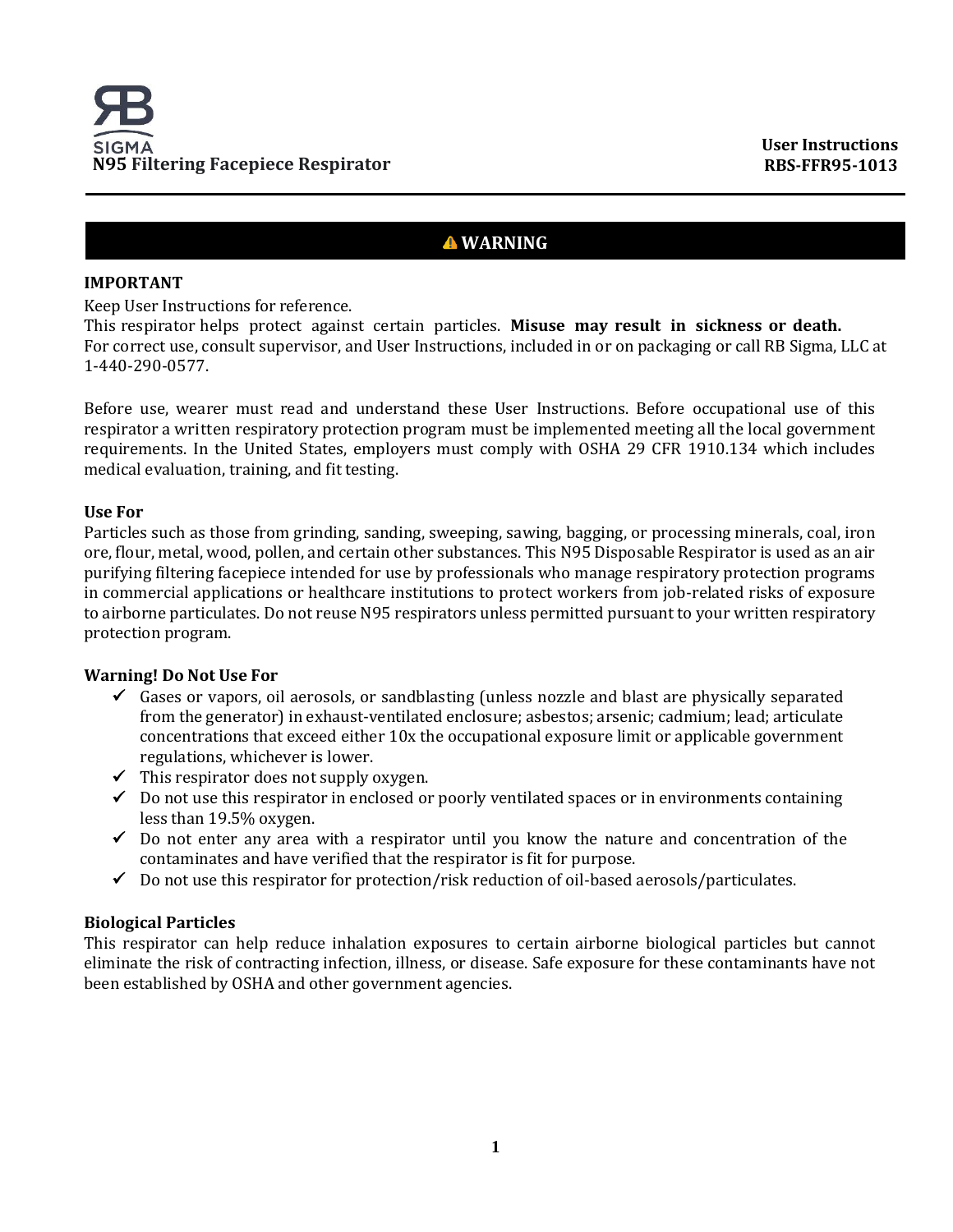#### **RBS-FFR95-1013**



## **Fitting Instructions (must be followed each time respirator is worn.)**

The respirator should not be used with beards and other facial hair. Doing so, may cause an inadequate seal between the face and the sealing surface of the respirator.

This respirator is not to be used by children.

#### **Wash hands thoroughly before handling respirator.**

#### **Prior to use, INSPECT the N95 Disposable respirator:**

- **1.** Examine the disposable respirator to determine if it has structural integrity by inspecting the embossed areas, welds, and strap attachments.
- **2.** Discard if there are nicks, holes, cuts, or creases in seal area or if the filter material is physically damaged or soiled.
- **3.** Check the respirator straps to be sure they are not cut or otherwise damaged and inspect the head strap weld attachments in the breathing zone for cracks, holes, cuts, or other defects.
- **4.** Make sure the metal nose bridge wire is in place and the wire is not visible.

**Fig 1:** Fully open side panels and cup the respirator in the palm of the hand with nose bridge wire at your fingertips, allowing the head straps to hang freely below the hand.

**Fig 2:** Position the respirator under the chin with the nose bridge wire on the bridge of the nose. Holding the respirator to the face, pull the top (crown) head strap behind your head and above your ears, pull the lower, (neck) head strap behind your head and below your ears. Release the head strap so that the respirator is secured over your mouth and nose.

**Fig 3:** Place the fingertips from both hands at the top of the metal nose bridge wire, pressing to mold the bendable nose bridge wire to the shape of the nose by pushing inward toward the nose. Work the fingertips along the nose bridge wire to ensure fit. Pinching the nose bridge wire using one hand may result in improper fit and less effective respirator performance. Use two hands.

**Fig 4:** Perform a User Seal Check; place both hands completely over the respirator and inhale sharply being careful not to disturb the position of the respirator. Next, exhale sharply, if air leaks around your nose, readjust the nose bridge wire as described in Fig 3. If air leaks around respirator edges, adjust side panels and head straps along the sides of your head as described in Fig 2. The head straps can move along the back of the head, to achieve a tighter fit. Do not cross the bands, once the respirator is in place, do not touch it with your hands.

#### **If you cannot achieve a proper fit, DO NOT use the filtering facepiece respirator, or enter a contaminated area and see a supervisor.**